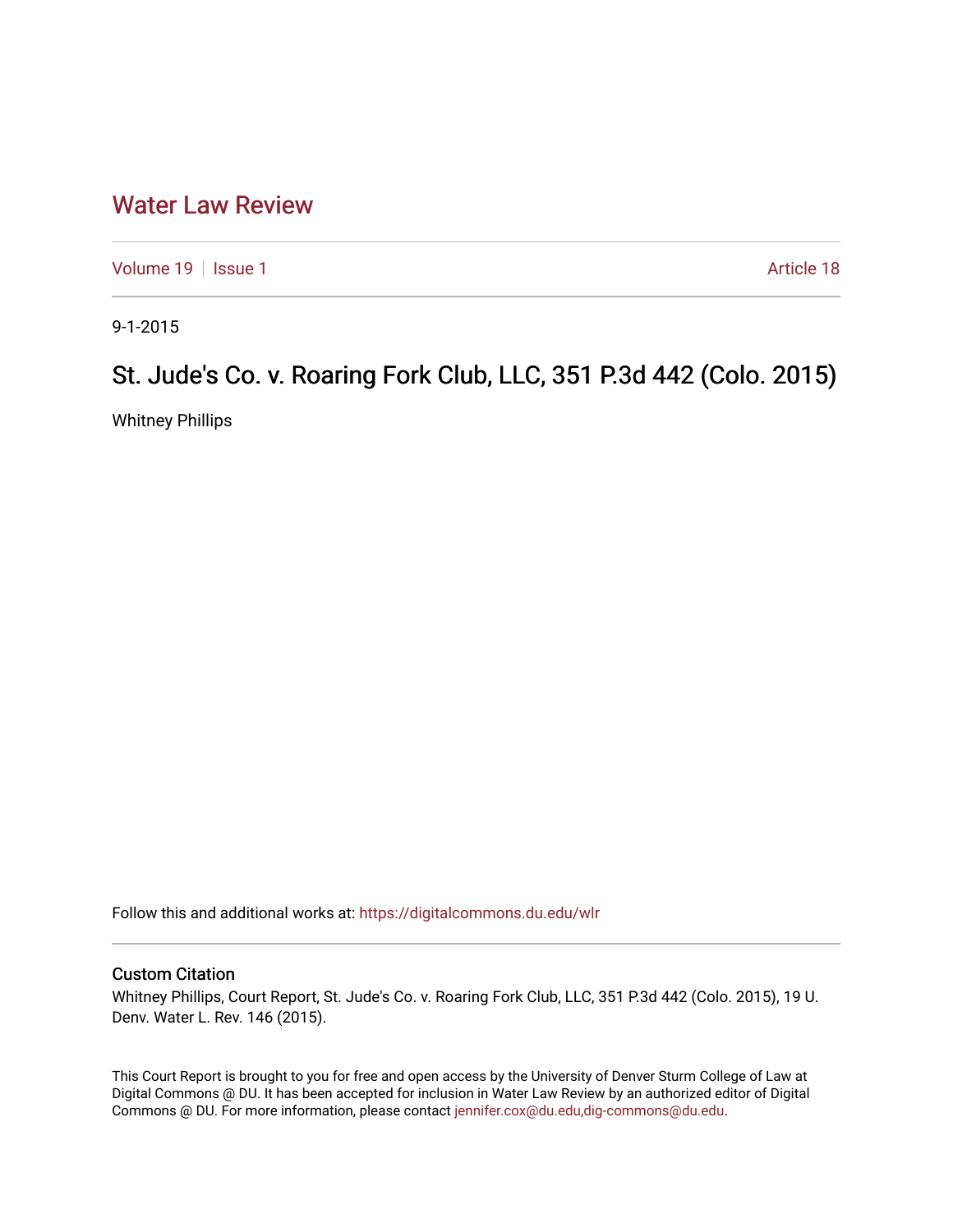the Court held McKenna **did** not rebut the abandonment presumption.

Accordingly, the Court held that the abandonment list preparation deadline was a directional and not a jurisdictional mandate, affirmed the water court's finding of abandonment, and remanded to the water court for further proceedings consistent with its ruling.

## *Daphne Harmilton*

St.Jude's Co. v. Roaring Fork Club, LLC, 351 P.3d 442 (Colo. 2015) (holding that: (i) the private club's asserted "aesthetic, recreation, and piscatorial uses," without impoundment, do not meet the state's constitutional and statutory requirements for beneficial use, and therefore, the water court erred in granting new appropriative rights to the club; and (ii) the water court correctly determined that prior agreements between the parties barred all but one of the claims against the private club).

Roaring Fork Club ("the Club") owns a private resort along the Roaring Fork River that provides members and guests with golfing, fishing, residential, and recreational amenities. The resort is located upstream from a contiguous parcel where St. Jude's Company ("the Company") conducts agricultural operations. The two parties have water rights that are diverted from the same headgate located on the Club's property. A settlement agreement and a mutual release agreement ("the Prior Agreements"), which are the result of earlier litigation between the parties, govern the terms of the parties' water use.

In March of 2007, the Club filed two applications with the Garfield County District Court, Water Division 5 ("the water court"). The first application requested a decree of new appropiative water rights and a change in the point of diversion of an existing water right. The Club sought new appropriative rights for "aesthetic, recreation, and piscatorial uses" because it claimed that since 2001 it had diverted 21 cubic feet per second from the Roaring Fork River ("the River") into its ditch. The Club also sought to correct the legal description of an existing right's point of diversion to its actual location. The second application proposed an augmentation plan for the ditch to account for "evaporative depletions."

The Company opposed both of the Club's applications because the Company was concerned that those changes would adversely affect its downstream rights. In October of 2007, the Company also filed a complaint against the Club with the water court. The Company alleged that the Club was wrongfully denying it access to and use of the headgate on Club's property in violation of the Prior Agreements and Colorado law. The Company also alleged trespass and breach of contract, and requested that the water court quiet title to two other disputed priority rights between the parties.

The water court approved both of the Club's applications. It decreed the Club new appropriative rights "for aesthetic, recreation, and piscatorial uses," corrected the legal description of the diversion point, and approved the proposed augmentation. The water court found that the terms of the Prior Agreements between the two parties barred all of the Company's claims, aside from one. The water court quieted tide to the disputed priority rights, allotting sixtyone percent of each right to the Company and thirty-nine percent to the Club. The Company appealed the water court's ruling to the Colorado Supreme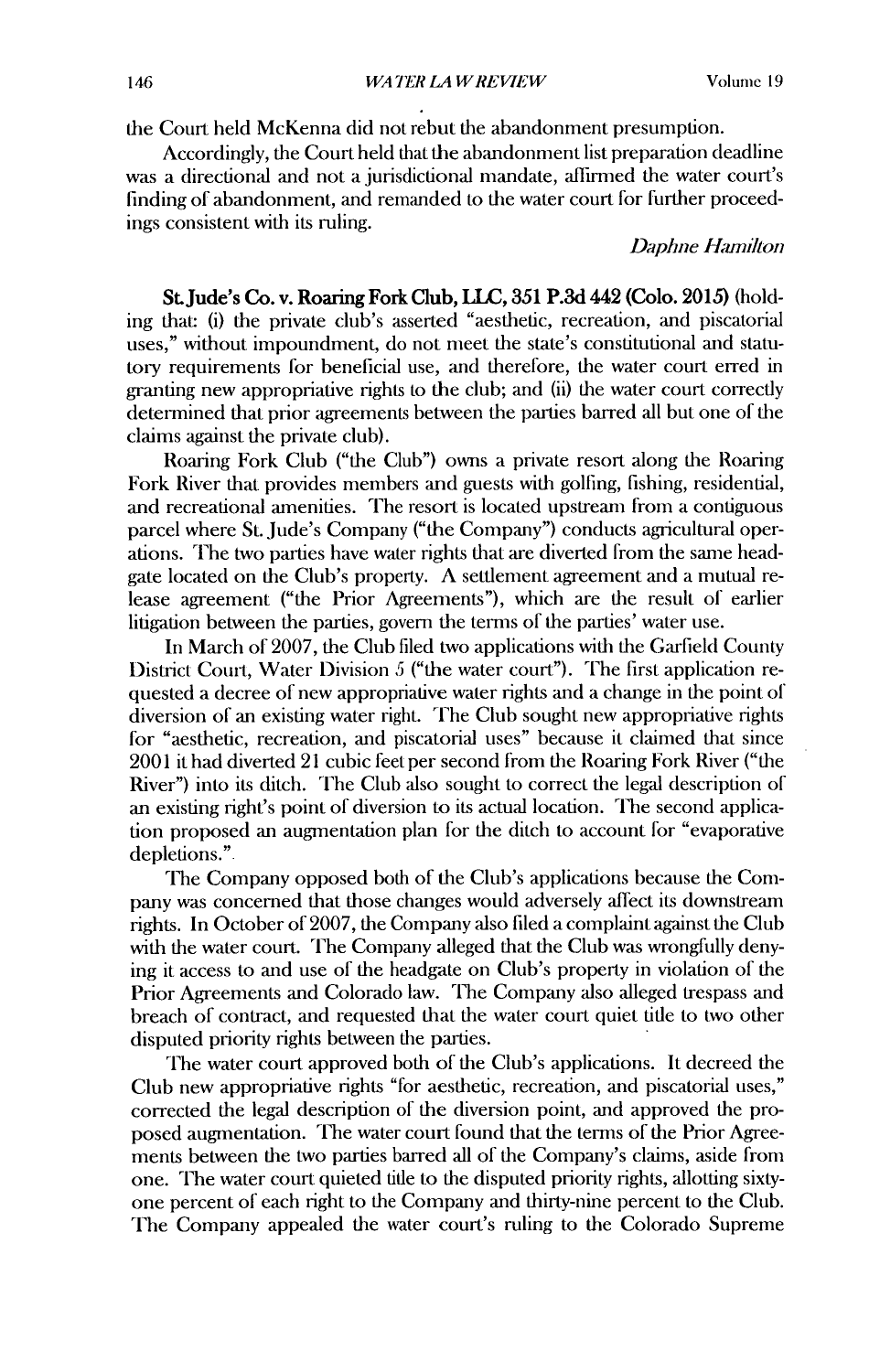Court ("the Court").

On appeal, the Court addressed whether the Club's diversion into and through a ditch for aesthetic, recreation, and piscatorial purposes was a beneficial use under state law. The Colorado Constitution guarantees the right to divert water for "beneficial uses." The 1969 Water Right Determination and Administration Act ("the Act") defines "beneficial use" as "the use of that amount of water that is reasonable and appropriate under reasonably efficient practices to accomplish without waste the purpose for which the appropriation is lawfully made." The Act specifically approves three applications of water: (i) the impoundment of water for firelighting or storage for recreational, fishery, or wildlife purposes; (ii) the appropriation by the State of Colorado for future generations of minimum flows in order to preserve the natural environments; and (iii) the diversion by a county, city, municipality, water conservation district, or sanitation district for recreational in-channel diversion purposes. The Court noted that the legislature has recently strictly limited recreational in-channel diversions by only allowing for appropriation to "certain governmental entities," and by limiting such appropriations to a "minimum amount of strean **flow...** lor a reasonable recreation experience."

The Court found the Club's applications for "aesthetic, recreation, and piscatorial" uses did not fit under any of the Act's specifically authorized uses because the Club was not impounding any water, only the Colorado Water Conservation Board can appropriate instream flows, and the Act reserved recreational in-channel diversion for governmental entities. The Court found that the Club's application of water-diverting it into and through a ditch for fishing streams, golf-course maintenance and aesthetic purposes-was entirely "passive." The Court reasoned that putting water to "use" requires the water be used actively or for a type of service.

Further, the Court found that even if the Club's uses were in fact active applications of water, the Club was still not putting the water to beneficial use because, unlike the approved recreational uses that benefit the public in general, the Club's uses only serve "the subjective enjoyment of the Club's private guests." The Court concluded that "[t] he flow of water necessary to *efficiently* produce beauty, excitement, or fun cannot even conceptually be quantified," and thus is there is no way to properly limit such use. And while the Court noted previous decisions that designated "piscatorial" uses as beneficial, the uses in those cases were for fish production, a sharp juxtaposition to the Club's merely recreational purpose. Thus, the Court held that the water court erred in decreeing appropriative rights to the Club.

The Court also addressed the Company's assertion that the water court erred in interpreting the Prior Agreements between the parties, as well as governing law. The Court found that because contract law governed the interpretation of the Prior Agreements, the water court properly interpreted the agreements based on their "meaning according to the intent of the parties as expressed in the instrument itself." Therefore, the water court did not err in concluding that the plain language in the Prior Agreements barred all but one of the Company's trespass claims.

The Court found no clear error in the water court's findings of facts based on observation, testimony, mad the documentary record, nor did it find abuse of discretion in any of the water court's other decisions.